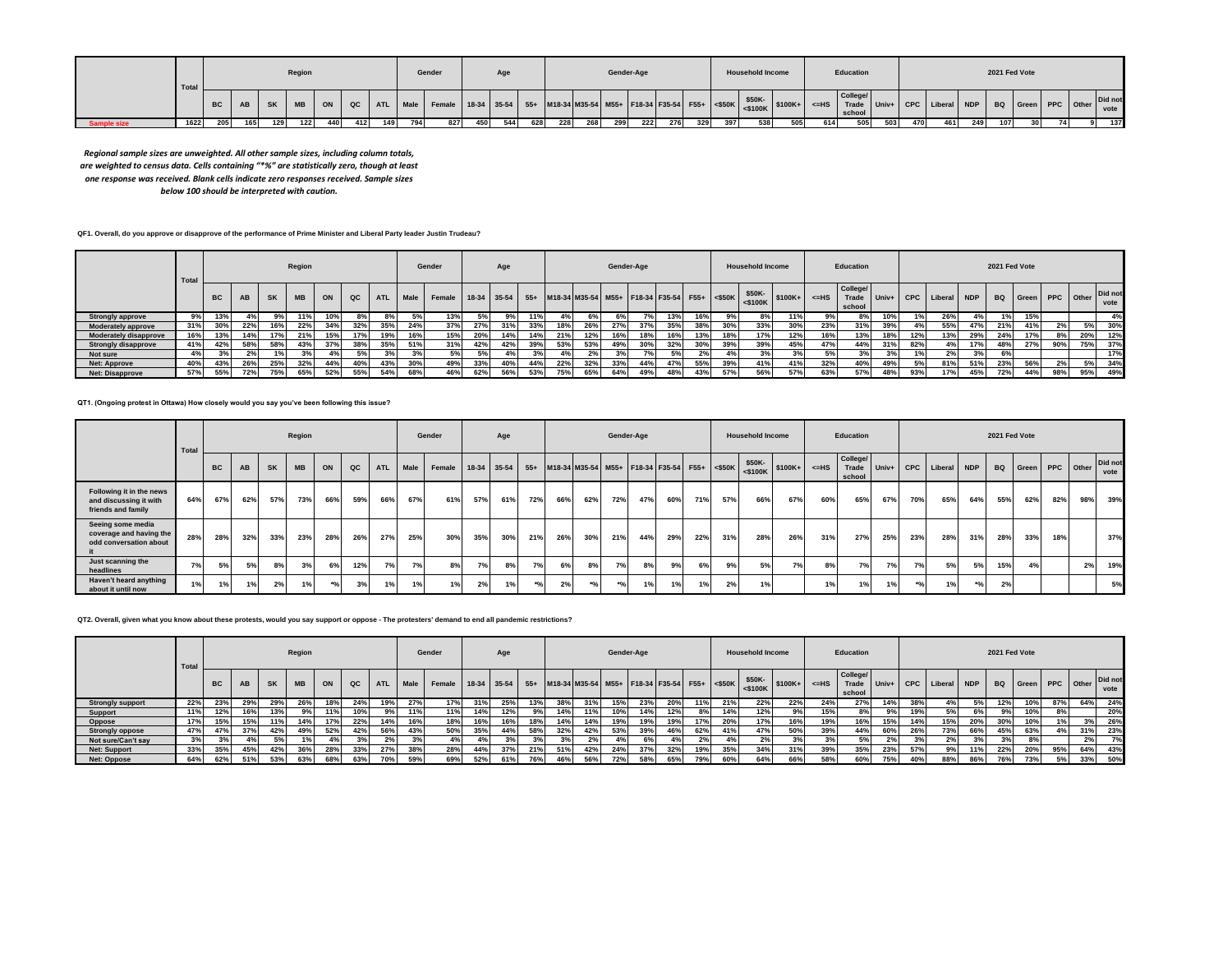### **QT2. Overall, given what you know about these protests, would you say support or oppose - The protesters themselves – their approach and behaviour?**

|                         | Total |           |     |           | Region    |     |               |            |             | Gender             |     | Age |     |     |     | Gender-Age |     |                                                  |     |     | <b>Household Income</b> |     |         | Education                   |     |     |                   |            | 2021 Fed Vote |                    |       |     |                 |
|-------------------------|-------|-----------|-----|-----------|-----------|-----|---------------|------------|-------------|--------------------|-----|-----|-----|-----|-----|------------|-----|--------------------------------------------------|-----|-----|-------------------------|-----|---------|-----------------------------|-----|-----|-------------------|------------|---------------|--------------------|-------|-----|-----------------|
|                         |       | <b>BC</b> | AB  | <b>SK</b> | <b>MB</b> | ON  | $_{\alpha c}$ | <b>ATL</b> | <b>Male</b> | Female 18-34 35-54 |     |     |     |     |     |            |     | 55+ M18-34 M35-54 M55+ F18-34 F35-54 F55+ <\$50K |     |     | \$50K-<br>$5100K +$     |     | $<$ -HS | College/<br>Trade<br>school |     |     | Univ+ CPC Liberal | <b>NDP</b> |               | BQ Green PPC Other |       |     | Did not<br>vote |
| <b>Strongly support</b> | 15%   | 17%       | 22% | 19%       | 16%       | 11% | 18%           | 12%        | 19%         | 12%                | 20% | 18% | 10% | 26% | 21% | 11%        | 13% | 15%                                              | 8%  | 16% | 16%                     | 14% | 19%     | 18%                         | 8%  | 26% | 2%                |            | 10%           |                    | 69%   | 64% | 18%             |
| Support                 | 12%   | 11%       | 19% | 14%       | 13%       | 12% | 8%            |            | 14%         | 10%                | 17% | 11% | 8%  | 18% | 14% | 10%        | 17% | 9%                                               | 6%  | 12% | 11%                     | 12% | 14%     | 12%                         | 9%  | 21% | 3%                | 6%         |               |                    | 21%   |     | 17%             |
| Oppose                  | 14%   | 11%       | 7%  | 10%       | 13%       | 13% | 19%           |            | 14%         | 14%                | 14% | 13% | 14% | 13% | 14% | 14%        | 15% | 11%                                              | 14% | 17% | 13%                     | 12% | 14%     | 13%                         | 14% | 14% | 11%               | 15%        | 25%           | 9%                 |       |     | 19%             |
| <b>Strongly oppose</b>  | 56%   | 58%       | 47% | 51%       | 58%       | 61% | 50%           | 59%        | 51%         | 60%                | 43% | 55% | 66% | 39% | 48% | 64%        | 47% | 61%                                              | 68% | 49% | 58%                     | 59% | 50%     | 53%                         | 66% | 36% | 82%               | 74%        | 55%           | 74%                | 7%    | 33% | 35%             |
| Not sure/Can't say      | 4%    |           | 6%  | 5%        | 1%        |     | 5%            |            | 3%          | 4%                 | 6%  | 3%  | 2%  | 4%  | 3%  |            | 7%1 | 3%                                               | 3%  |     | 2%                      |     |         | 4%                          | 3%  | 4%  | 2%                | $\sim$     | 2%            | 2%                 | $1\%$ | 2%  | 11%             |
| <b>Net: Support</b>     | 27%   | 28%       | 41% | 33%       | 29%       | 23% | 26%           | 23%        | 32%         | 22%                | 37% | 29% | 18% | 44% | 35% | 21%        | 30% | 24%                                              | 15% | 28% | 27%                     | 25% | 33%     | 30%                         | 17% |     | 5%                | 8%         | 18%           | 16%                | 91%   | 64% | 35%             |
| Net: Oppose             | 69%   | 69%       | 54% | 62%       | 70%       | 74% | 69%           | 75% I      | 65%         | 74%                | 57% | 68% | 80% | 52% | 62% | 77%        | 62% | 73%                                              | 82% | 66% | 71%                     | 71% | 64%     | 66%                         | 80% | 50% | 93%               | 89%        | 80%           | 83%                | 8%    | 33% | 54%             |

## **QT3. What do you think the protesters should do?**

|                                                                          | Total |           |     |           | Region    |     |     |            |             | Gender                                                                                  |     | Age |     |     |     |     | Gender-Age |     |     |     | <b>Household Income</b>  |     |            | Education          |     |     |                             |     |     | 2021 Fed Vote      |     |     |                 |
|--------------------------------------------------------------------------|-------|-----------|-----|-----------|-----------|-----|-----|------------|-------------|-----------------------------------------------------------------------------------------|-----|-----|-----|-----|-----|-----|------------|-----|-----|-----|--------------------------|-----|------------|--------------------|-----|-----|-----------------------------|-----|-----|--------------------|-----|-----|-----------------|
|                                                                          |       | <b>BC</b> | AB  | <b>SK</b> | <b>MB</b> | ON  | QC  | <b>ATL</b> | <b>Male</b> | Female   18-34   35-54   55+   M18-34   M35-54   M55+   F18-34   F35-54   F55+   <\$50K |     |     |     |     |     |     |            |     |     |     | $$50K - $100K + $100K +$ |     | $\leq$ -HS | College/<br>school |     |     | Trade Univ+ CPC Liberal NDP |     |     | BQ Green PPC Other |     |     | Did not<br>vote |
| Stay in Ottawa and other<br>protest sites until their<br>demands are met | 22%   | 24%       | 31% | 27%       | 21%       | 19% | 25% | 17%        | 27%         | 18%                                                                                     | 31% | 26% | 13% | 40% | 29% | 16% | 22%        | 24% | 10% | 22% | 23%                      | 22% | 24%        | 28%                | 15% | 39% | 3%                          | 7%  | 17% | 16%                | 86% | 52% | 25%             |
| Go home now, they have<br>made their point                               | 72%   | 71%       | 60% | 61%       | 74%       | 76% | 71% | 77%        | 68%         | 76%                                                                                     | 57% | 69% | 85% | 51% | 66% | 83% | 63%        | 71% | 87% | 71% | 72%                      | 73% | 68%        | 68%                | 80% | 53% | 94%                         | 89% | 82% | 77%                | 8%  | 46% | 62%             |
| Not sure/Don't know                                                      |       | 5%        | 9%  | 11%       | 6%        | 5%  | 4%  | 6% a       | 5%          | 7%                                                                                      | 12% | 5%  | 2%  | 9%  | 4%  | 2%  | 14%        | 5%  | 3%  |     | 5%                       | 5%  | 7%         | 5%                 | 5%  | 8%  | 3%                          | 4%  | 1%  | 7%                 | 7%  | 2%  | 14%             |

**QT4. [Vaccine passports to enter restaurants/stores/etc. in your community] Overall, have these protests made you any more likely to support or oppose any of the following:**

|                                                                         | Total |           |     |           | Region    |     |     |            |      | Gender                                                                                  |     | Age |     |     |     |     | Gender-Age |     |     |     | <b>Household Income</b>  |     |         | Education                          |     |     |                       |     | 2021 Fed Vote |                    |     |     |                 |
|-------------------------------------------------------------------------|-------|-----------|-----|-----------|-----------|-----|-----|------------|------|-----------------------------------------------------------------------------------------|-----|-----|-----|-----|-----|-----|------------|-----|-----|-----|--------------------------|-----|---------|------------------------------------|-----|-----|-----------------------|-----|---------------|--------------------|-----|-----|-----------------|
|                                                                         |       | <b>BC</b> | AB  | <b>SK</b> | <b>MB</b> | ON  | QC  | <b>ATL</b> | Male | Female   18-34   35-54   55+   M18-34   M35-54   M55+   F18-34   F35-54   F55+   <\$50K |     |     |     |     |     |     |            |     |     |     | $$50K - $100K + $100K +$ |     | $<=$ HS | <b>College/</b><br>Trade<br>school |     |     | Univ+ CPC Liberal NDP |     |               | BQ Green PPC Other |     |     | Did not<br>vote |
| More likely to support                                                  | 37%   | 41%       | 25% | 33%       | 35%       | 41% | 34% | 43%        | 36%  | 38%                                                                                     | 31% | 36% | 43% | 28% | 34% | 45% | 34%        | 37% | 42% | 36% | 37%                      | 38% | 35%     | 32%                                | 45% | 20% | 57%                   | 52% | 37%           | 36%                | 4%  | 22% | 26%             |
| More likely to oppose                                                   | 26%   | 26%       | 32% | 34%       | 29%       | 24% | 25% | 22%        | 30%  | 21%                                                                                     | 34% | 26% | 19% | 40% | 34% | 20% | 28%        | 19% | 18% | 25% | 26%                      | 26% | 29%     | 30%                                | 17% | 43% | 7%                    | 10% | 18%           | 6%                 | 82% | 53% | 29%             |
| Neither - they have had<br>no real effect on your<br>opinion about this | 37%   | 33%       | 44% | 33%       | 36%       | 35% | 42% | 35%        | 33%  | 41%                                                                                     | 35% | 38% | 38% | 33% | 32% | 35% | 38%        | 44% | 40% | 39% | 36%                      | 36% | 35%     | 38%                                | 38% | 36% | 36%                   | 37% | 45%           | 58%                | 14% | 25% | 45%             |

### **QT4. [Wearing a mask in public indoor spaces] Overall, have these protests made you any more likely to support or oppose any of the following:**

|                                                                         | Total |           |     |           | Region    |     |     |            |             | Gender                                                                                  |     | Age |     |     |     |     | Gender-Age |     |     |     | <b>Household Income</b>      |     |         | Education                 |     |     |                             |     | 2021 Fed Vote |                    |     |     |                 |
|-------------------------------------------------------------------------|-------|-----------|-----|-----------|-----------|-----|-----|------------|-------------|-----------------------------------------------------------------------------------------|-----|-----|-----|-----|-----|-----|------------|-----|-----|-----|------------------------------|-----|---------|---------------------------|-----|-----|-----------------------------|-----|---------------|--------------------|-----|-----|-----------------|
|                                                                         |       | <b>BC</b> | AB  | <b>SK</b> | <b>MB</b> | ON  | QC  | <b>ATL</b> | <b>Male</b> | Female   18-34   35-54   55+   M18-34   M35-54   M55+   F18-34   F35-54   F55+   <\$50K |     |     |     |     |     |     |            |     |     |     | $\frac{$50K}{5100K}$ \$100K+ |     | $<=$ HS | <b>College/</b><br>school |     |     | Trade Univ+ CPC Liberal NDP |     |               | BQ Green PPC Other |     |     | Did not<br>vote |
| More likely to support                                                  | 44%   | 46%       | 35% | 38%       | 43%       | 50% | 37% | 48%        | 42%         | 47%                                                                                     | 35% | 41% | 54% | 31% | 38% | 53% | 40%        | 43% | 54% | 41% | 46%                          | 45% | 43%     | 39%                       | 51% | 29% | 62%                         | 60% | 40%           | 33%                | 3%  | 22% | 39%             |
| More likely to oppose                                                   | 21%   | 20%       | 28% | 28%       | 27%       | 19% | 21% |            | 18% 26%     | 16%                                                                                     | 29% | 23% | 14% | 34% | 31% | 16% | 24%        | 16% | 12% | 20% | 21%                          | 23% | 25%     | 24%                       | 13% | 36% | 6%                          | 6%  | 15%           | 8%                 | 80% | 65% | 23%             |
| Neither - they have had<br>no real effect on your<br>opinion about this | 35%   | 34%       | 37% | 34%       | 30%       | 31% | 42% | 34%        | 33%         | 37%                                                                                     | 36% | 36% | 33% | 35% | 32% | 31% | 36%        | 41% | 34% | 40% | 33%                          | 32% | 33%     | 37%                       | 36% | 35% | 33%                         | 35% | 44%           | 59%                | 17% | 13% | 38%             |

#### **QT4. [Vaccine requirements to travel internationally/cross the border with the U.S.] Overall, have these protests made you any more likely to support or oppose any of the following:**

|                                                                         | Total |           |     |           | Region    |     |     |            |             | Gender                                                                                  |     | Age |     |     |     |     | Gender-Age |     |     |     | <b>Household Income</b>      |     |         | Education                   |     |     |                       |     | 2021 Fed Vote |                    |     |     |                 |
|-------------------------------------------------------------------------|-------|-----------|-----|-----------|-----------|-----|-----|------------|-------------|-----------------------------------------------------------------------------------------|-----|-----|-----|-----|-----|-----|------------|-----|-----|-----|------------------------------|-----|---------|-----------------------------|-----|-----|-----------------------|-----|---------------|--------------------|-----|-----|-----------------|
|                                                                         |       | <b>BC</b> | AB  | <b>SK</b> | <b>MB</b> | ON  | QC  | <b>ATL</b> | <b>Male</b> | Female   18-34   35-54   55+   M18-34   M35-54   M55+   F18-34   F35-54   F55+   <\$50K |     |     |     |     |     |     |            |     |     |     | $$50K-$<br>$<$100K$ $$100K+$ |     | $<=$ HS | College/<br>Trade<br>school |     |     | Univ+ CPC Liberal NDP |     |               | BQ Green PPC Other |     |     | Did not<br>vote |
| More likely to support                                                  | 44%   | 48%       | 30% | 42%       | 40%       | 47% | 42% | 54%        | 41%         | 47%                                                                                     | 34% | 39% | 56% | 30% | 36% | 54% | 37%        | 42% | 57% | 42% | 45%                          | 43% | 45%     | 39%                         | 49% | 28% | 63%                   | 58% | 44%           | 38%                | 5%  | 25% | 37%             |
| More likely to oppose                                                   | 24%   | 22%       | 35% | 35%       | 25%       | 23% | 22% | 22%        | 29%         | 19%                                                                                     | 33% | 27% | 15% | 41% | 34% | 16% | 26%        | 21% | 14% | 23% | 24%                          | 25% | 27%     | 28%                         | 17% | 42% | 6%                    | 7%  | 17%           | 9%                 | 82% | 67% | 26%             |
| Neither - they have had<br>no real effect on your<br>opinion about this | 32%   | 30%       | 36% | 23%       | 34%       | 31% | 36% | 24%        | 30%         | 34%                                                                                     | 33% | 34% | 29% | 29% | 30% | 30% | 37%        | 37% | 29% | 35% | 31%                          | 31% | 29%     | 33%                         | 35% | 30% | 32%                   | 35% | 39%           | 53%                | 13% | 8%  | 37%             |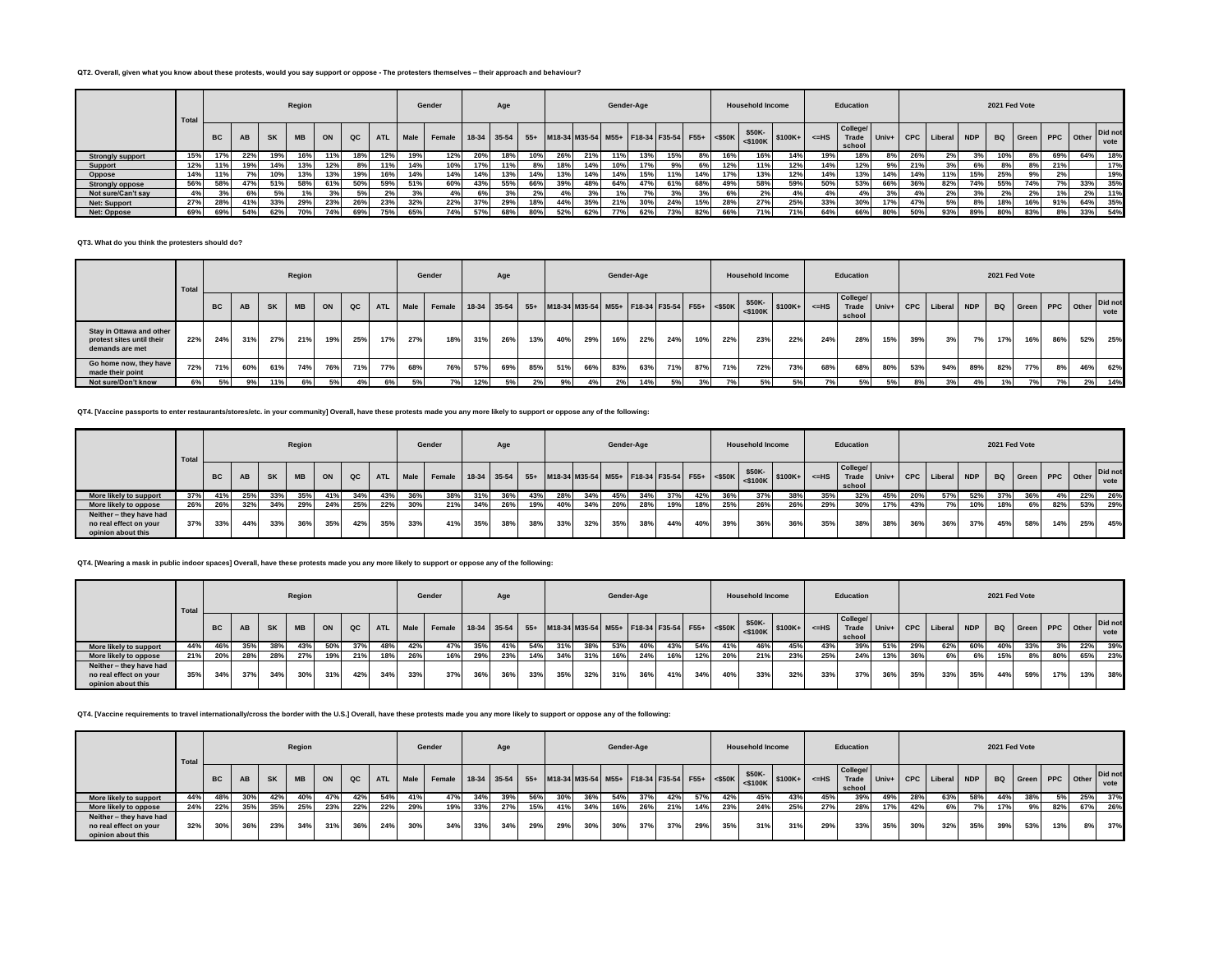## **QT6. which of these do you think you should be the main or primary approach to end the protests and blockades?**

|                                                                     | Total |           |     |           | Region    |     |     |            |      | Gender |     | Age         |       |     |                                              |     | Gender-Age |     |     |     | <b>Household Income</b>                                                                                                                                                                                                                                  |     |         | Education                   |         |     |                 |     | 2021 Fed Vote |       |     |           |                 |
|---------------------------------------------------------------------|-------|-----------|-----|-----------|-----------|-----|-----|------------|------|--------|-----|-------------|-------|-----|----------------------------------------------|-----|------------|-----|-----|-----|----------------------------------------------------------------------------------------------------------------------------------------------------------------------------------------------------------------------------------------------------------|-----|---------|-----------------------------|---------|-----|-----------------|-----|---------------|-------|-----|-----------|-----------------|
|                                                                     |       | <b>BC</b> | AB  | <b>SK</b> | <b>MB</b> | ON  | QC  | <b>ATL</b> | Male | Female |     | 18-34 35-54 | $55+$ |     | M18-34 M35-54 M55+ F18-34 F35-54 F55+ <\$50K |     |            |     |     |     | \$50K-<br>$\frac{1}{201}$ <\$100K \end{brac{\$100K+ \end{brac{\$100K+ \end{brac{\$100K+ \end{brac{\$100K+ \end{brac{\$100K+ \end{brac{\$100K+ \end{brac{\$100K+ \end{brac{\$100K+ \end{brac{\$100K+ \end{brac{\$100K+ \end{brac{\$100K+ \end{brac{\$100K |     | $<=$ HS | College/<br>Trade<br>school | $Univ+$ |     | CPC Liberal NDP |     | <b>BQ</b>     | Green |     | PPC Other | Did not<br>vote |
| <b>Local/Provincial police</b><br>should enforce existing<br>laws   | 45%   | 40%       | 37% | 34%       | 42%       | 51% | 43% | 45%        | 44%  | 46%    | 32% | 42%         | 55%   | 30% | 39%                                          | 59% | 35%        | 46% | 53% | 44% | 43%                                                                                                                                                                                                                                                      | 48% | 41%     | 39%                         | 55%     | 31% | 63%             | 58% | 48%           | 42%   | 12% | 40%       | 26%             |
| The Canadian military<br>should be called in                        | 23%   | 25%       | 19% | 21%       | 22%       | 21% | 25% | 25%        | 21%  | 24%    | 21% | 23%         | 23%   | 19% | 23%                                          | 20% | 23%        | 23% | 27% | 22% | 24%                                                                                                                                                                                                                                                      | 21% | 22%     | 24%                         | 22%     | 15% | 28%             | 28% | 30%           | 34%   |     | 5%        | 25%             |
| <b>Political leaders should</b><br>negotiate with the<br>protesters | 26%   | 27%       | 33% | 36%       | 27%       | 23% | 25% | 24%        | 30%  | 22%    | 35% | 28%         | 18%   | 41% | 33%                                          | 20% | 28%        | 23% | 17% | 28% | 26%                                                                                                                                                                                                                                                      | 25% | 29%     | 30%                         | 18%     | 47% | 6%              | 11% | 17%           | 17%   | 69% | 50%       | 31%             |
| Do nothing, let the<br>protestors stay as long<br>as they want      | 7%    | 8%        | 10% | 9%        | 8%        | 5%  | 7%  | 6%         | 5%   | 8%     | 12% | 7%          | 3%    | 10% | 5%                                           | 2%  | 14%        | 9%  | 4%  | 6%  | 7%                                                                                                                                                                                                                                                       | 7%  | 7%      | 8%                          | 5%      | 7%  | 3%              | 3%  | 5%            | 7%    | 19% | 4%        | 17%             |
| Net: Do something                                                   | 93%   | 92%       | 90% | 91%       | 92%       | 95% | 93% | 94%        | 95%  | 92%    | 88% | 93%         | 97%   | 90% | 95%                                          | 98% | 86%        | 91% | 96% | 94% | 93%                                                                                                                                                                                                                                                      | 93% | 93%     | 92%                         | 95%     | 93% | 97%             | 97% | 95%           | 93%   | 81% | 96%       | 83%             |

**QT7. Suppose these protesters refuse to follow a legal order to leave their protest sites – what do you think should happen to them?**

| <b>Base = Excluding those</b><br>who say 'do nothing' to<br>end protests | 1513  | 188       | 151       | 116       | 114       | 420 | 378           | 138        | 754  | 759    | 397 | 506         | 610   | 206 | 255 | 293 | 191 <sup>1</sup> | 251                                          | 317 | 372 | 503                     | 471      | 568     | 467                         | 478                            | 435 | 445         | 241        | 101           | 28                        | 60  |     | 113             |
|--------------------------------------------------------------------------|-------|-----------|-----------|-----------|-----------|-----|---------------|------------|------|--------|-----|-------------|-------|-----|-----|-----|------------------|----------------------------------------------|-----|-----|-------------------------|----------|---------|-----------------------------|--------------------------------|-----|-------------|------------|---------------|---------------------------|-----|-----|-----------------|
|                                                                          | Total |           |           |           | Region    |     |               |            |      | Gender |     | Age         |       |     |     |     | Gender-Age       |                                              |     |     | <b>Household Income</b> |          |         | Education                   |                                |     |             |            | 2021 Fed Vote |                           |     |     |                 |
|                                                                          |       | <b>BC</b> | <b>AB</b> | <b>SK</b> | <b>MB</b> | ON  | $_{\alpha c}$ | <b>ATL</b> | Male | Female |     | 18-34 35-54 | $55+$ |     |     |     |                  | M18-34 M35-54 M55+ F18-34 F35-54 F55+ <\$50K |     |     | \$50K-<br>$<$ \$100K    | $$100K+$ | $<=$ HS | College/<br>Trade<br>school | Univ+ $\overline{\phantom{a}}$ |     | CPC Liberal | <b>NDP</b> |               | <b>BQ</b> Green PPC Other |     |     | Did not<br>vote |
| They should be fined                                                     | 10%   | 8%        | 12%       | 9%        | 12%       | 10% | 13%           | 8%         | 8%   | 12%    | 14% | 11%         | 7%    | 9%  | 9%  | 8%  | 20%              | 14%                                          | 6%  | 13% | 9%                      | 9%       | 10%     | 12%                         | 9%                             | 10% | 8%          | 10%        | 11%           | 18%                       | 7%  | 3%  | 18%             |
| They should be forcibly<br>removed but not arrested                      | 9%    | 10%       | 6%        | 5%        | 13%       | 9%  | 11%           | 8%         | 9%   | 9%     | 16% | 5%          | 9%    | 16% | 6%  | 7%  | 15%              | 4%                                           | 10% | 9%  | 9%                      | 10%      | 12%     | 8%                          | 8%                             | 10% | 6%          | 10%        | 14%           | 8%                        | 7%  | 22% | 20%             |
| They should be arrested,<br>but not criminally<br>charged                | 9%    | 8%        | 8%        | 11%       | 4%        | 9%  | 11%           | 10%        | 8%   | 10%    | 14% | 8%          | 7%    | 16% | 6%  | 4%  | 12%              | 9%                                           | 10% | 11% | 10%                     | 7%       | 10%     | 8%                          | 9%1                            | 10% | 8%          | 10%        | 10%           | 4%                        | 5%  | 18% | 12%             |
| They should be arrested<br>AND criminally charged                        | 53%   | 55%       | 47%       | 45%       | 51%       | 59% | 48%           | 57%        | 53%  | 54%    | 36% | 54%         | 64%   | 34% | 54% | 65% | 38%              | 54%                                          | 63% | 47% | 55%                     | 56%      | 49%     | 50%                         | 62%                            | 38% | 76%         | 64%        | 53%           | 58%                       | 6%  | 6%  | 34%             |
| Nothing should happen                                                    |       | 19%       | 28%       | 29%       | 20%       | 14% | 17%           | 18%        | 22%  | 14%    | 21% | 22%         | 13%   | 25% | 26% | 16% | 16%              | 18%                                          | 11% | 19% | 17%                     | 18%      | 20%     | 22%                         | 11%                            | 33% | 3%          | 6%         | 12%           | 11%                       | 74% | 52% | 16%             |

### **QT8. Which is closer to your point of view?**

| $Base = All$                                                       | 1622  | 205       | 165       | 129       | 122       | 440 | 412 | 149        | 794  | 827                                                                                     | 450 | 544 | 628 | 228 | 268 | 299 | 222        | 276 | 329 | 397 | 538                     | 505 | 614     | 505                         | 503     | 470 | 461             | 249 | 107       | 30 <sup>1</sup> |     |     | 137             |
|--------------------------------------------------------------------|-------|-----------|-----------|-----------|-----------|-----|-----|------------|------|-----------------------------------------------------------------------------------------|-----|-----|-----|-----|-----|-----|------------|-----|-----|-----|-------------------------|-----|---------|-----------------------------|---------|-----|-----------------|-----|-----------|-----------------|-----|-----|-----------------|
|                                                                    | Total |           |           |           | Region    |     |     |            |      | Gender                                                                                  |     | Age |     |     |     |     | Gender-Age |     |     |     | <b>Household Income</b> |     |         | Education                   |         |     |                 |     |           | 2021 Fed Vote   |     |     |                 |
|                                                                    |       | <b>BC</b> | <b>AB</b> | <b>SK</b> | <b>MB</b> | ON  | QC  | <b>ATL</b> | Male | Female   18-34   35-54   55+   M18-34   M35-54   M55+   F18-34   F35-54   F55+   <\$50K |     |     |     |     |     |     |            |     |     |     | $$50K-<5100K$ \$100K+   |     | $<=$ HS | College/<br>Trade<br>school | $Univ+$ |     | CPC Liberal NDP |     | <b>BQ</b> | Green PPC Other |     |     | Did not<br>vote |
| The right to protest<br>outweighs economic<br>disruption           | 39%   | 43%       | 46%       | 42%       | 46%       | 36% | 40% | 35%        | 43%  | 36%                                                                                     | 59% | 40% | 25% | 65% | 41% | 27% | 52%        | 38% | 24% | 43% | 37%                     | 40% | 37%     | 42%                         | 39%     | 45% | 24%             | 45% | 29%       | 51%             | 86% | 64% | 39%             |
| <b>Protect economic</b><br>interests, even if it limits<br>protest | 61%   | 57%       | 54%       | 58%       | 54%       | 64% | 60% | 65%        | 57%  | 64%                                                                                     | 41% | 60% | 75% | 35% | 59% | 73% | 48%        | 62% | 76% | 57% | 63%                     | 60% | 63%     | 58%                         | 61%     | 55% | 76%             | 55% | 71%       | 49%             | 14% | 36% | 61%             |

**QT9. [Top2box] And based on what you have read, seen, and heard, would you say each of the following has helped the current situation, or made it worse?**

|                                                           | Total |           |           |           | Region    |     |     |            |      | Gender |     | Age         |       |     |                                              |     | Gender-Age |     |     |     | <b>Household Income</b>             |     |         | Education                   |     |     |                   |            | 2021 Fed Vote |                           |     |     |                 |
|-----------------------------------------------------------|-------|-----------|-----------|-----------|-----------|-----|-----|------------|------|--------|-----|-------------|-------|-----|----------------------------------------------|-----|------------|-----|-----|-----|-------------------------------------|-----|---------|-----------------------------|-----|-----|-------------------|------------|---------------|---------------------------|-----|-----|-----------------|
|                                                           |       | <b>BC</b> | <b>AB</b> | <b>SK</b> | <b>MB</b> | ON  | QC  | <b>ATL</b> | Male | Female |     | 18-34 35-54 | $55+$ |     | M18-34 M35-54 M55+ F18-34 F35-54 F55+ <\$50K |     |            |     |     |     | \$50K-<br>$\frac{1}{5100K}$ \$100K+ |     | $<=$ HS | College/<br>Trade<br>school |     |     | Univ+ CPC Liberal | <b>NDP</b> |               | <b>BQ</b> Green PPC Other |     |     | Did not<br>vote |
| <b>Prime Minister Justin</b><br>Trudeau                   | 20%   | 21%       | 10%       | 12%       | 18%       | 24% | 16% | 23%        | 17%  | 22%    | 15% | 18%         | 24%   | 16% | 15%                                          | 19% | 15%        | 21% | 28% | 17% | 20%                                 | 21% | 16%     | 19%                         | 24% | 4%  | 43%               | 19%        | 8%            | 19%                       |     | 14% | 17%             |
| <b>Ontario Premier Doug</b><br>Ford                       | 25%   | 26%       | 20%       | 17%       | 22%       | 29% | 21% | 25%        | 27%  | 22%    | 17% | 23%         | 32%   | 18% | 25%                                          | 36% | 15%        | 20% | 29% | 22% | 27%                                 | 23% | 25%     | 23%                         | 25% | 26% | 31%               | 19%        | 20%           | 23%                       | 9%  | 18% | 21%             |
| <b>Alberta Premier Jason</b><br>Kenney                    |       | 16%       | 27%       | 17%       | 19%       | 17% | 17% | 12%        | 22%  | 14%    | 21% | 18%         | 15%   | 27% | 22%                                          | 18% | 15%        | 15% | 13% | 18% | 17%                                 | 19% | 22%     | 20%                         | 11% | 35% | 6%                | 6%         | 12%           |                           | 50% | 31% | 16%             |
| <b>Interim Opposition leader</b><br><b>Candice Bergen</b> | 20%   | 22%       | 32%       | 27%       | 31%       | 19% | 15% | 19%        | 27%  | 14%    | 21% | 22%         | 19%   | 30% | 26%                                          | 25% | 12%        | 17% | 14% | 16% | 21%                                 | 23% | 23%     | 24%                         | 14% | 41% | 7%                | 7%         | 7%            | 2%                        | 52% | 58% | 13%             |
| <b>Ottawa Police</b>                                      | 25%   | 28%       | 20%       | 22%       | 24%       | 26% | 25% | 27%        | 23%  | 27%    | 17% | 23%         | 33%   | 13% | 22%                                          | 31% | 21%        | 24% | 34% | 27% | 26%                                 | 21% | 27%     | 24%                         | 23% | 22% | 31%               | 23%        | 23%           | 23%                       | 16% | 20% | 21%             |
| <b>The Ontario Provincial</b><br><b>Police</b>            | 25%   | 28%       | 20%       | 24%       | 25%       | 29% | 20% | 24%        | 24%  | 26%    | 18% | 21%         | 34%   | 16% | 21%                                          | 34% | 20%        | 20% | 34% | 25% | 27%                                 | 23% | 27%     | 25%                         | 22% | 25% | 32%               | 22%        | 21%           | 16%                       | 10% | 20% | 20%             |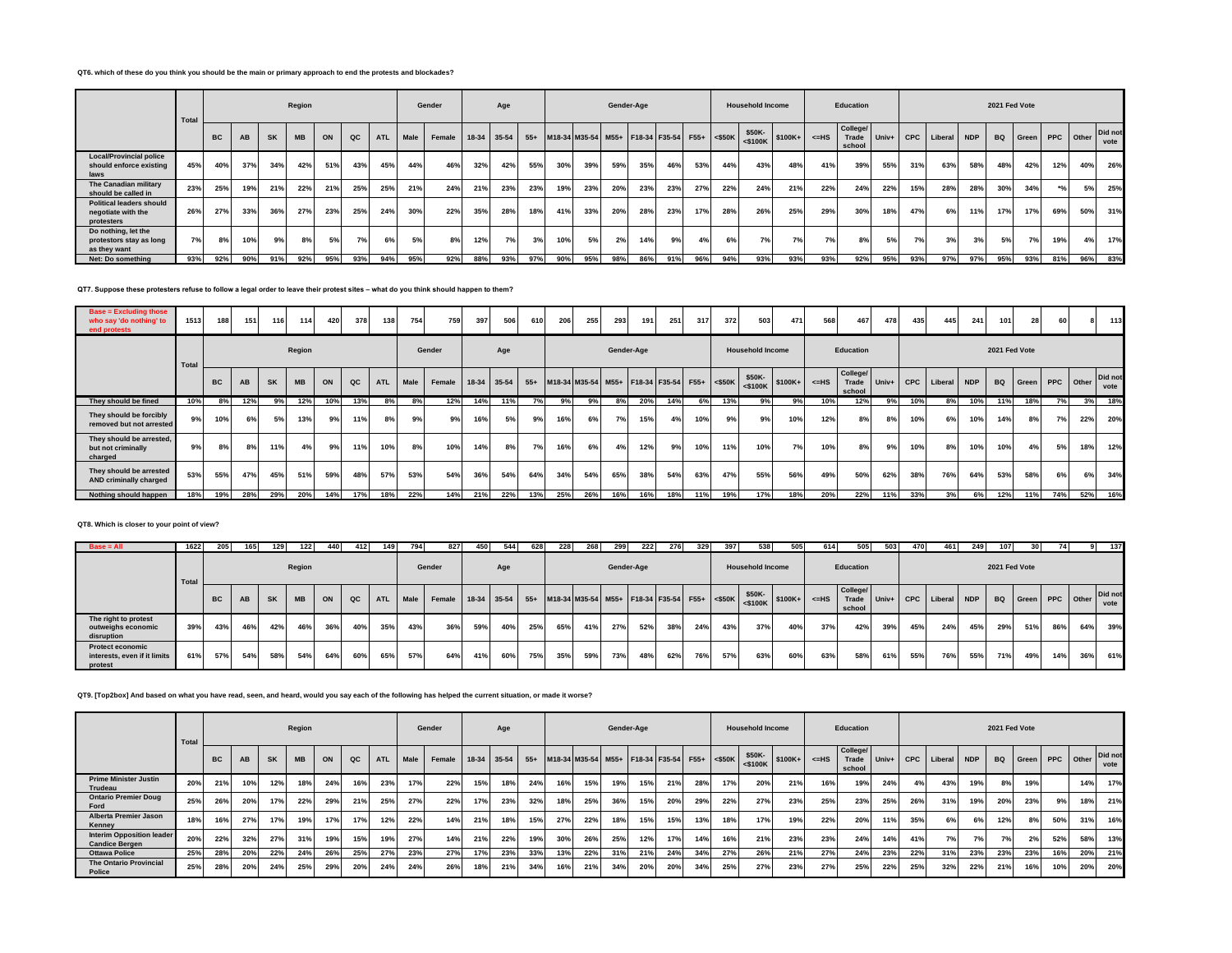### **QT9. [Bottom2box] And based on what you have read, seen, and heard, would you say each of the following has helped the current situation, or made it worse?**

|                                                           | Total |           |           |           | Region    |     |     |            |      | Gender                 |     | Age |     |     |                                              | Gender-Age |     |     |     |     | <b>Household Income</b> |                              |       | Education                          |                      |     |                 |     | 2021 Fed Vote |     |                    |     |                 |
|-----------------------------------------------------------|-------|-----------|-----------|-----------|-----------|-----|-----|------------|------|------------------------|-----|-----|-----|-----|----------------------------------------------|------------|-----|-----|-----|-----|-------------------------|------------------------------|-------|------------------------------------|----------------------|-----|-----------------|-----|---------------|-----|--------------------|-----|-----------------|
|                                                           |       | <b>BC</b> | <b>AB</b> | <b>SK</b> | <b>MB</b> | ON  | QC  | <b>ATL</b> | Male | Female 18-34 35-54 55+ |     |     |     |     | M18-34 M35-54 M55+ F18-34 F35-54 F55+ <\$50K |            |     |     |     |     |                         | $$50K-$<br>$<$100K$ $$100K+$ | $=HS$ | <b>College/</b><br>Trade<br>school | Univ+ $\overline{ }$ |     | CPC Liberal NDP |     |               |     | BQ Green PPC Other |     | Did not<br>vote |
| <b>Prime Minister Justin</b><br>Trudeau                   | 65%   | 60%       | 77%       | 78%       | 66%       | 62% | 69% | 56%        | 73%  | 58%                    | 63% | 66% | 66% | 71% | 75%                                          | 72%        | 54% | 58% | 60% | 63% | 67%                     | 65%                          | 70%   | 66%                                | 60%                  | 91% | 38%             | 58% | 81%           | 45% | 98%                | 69% | 53%             |
| <b>Ontario Premier Doug</b><br>Ford                       | 50%   | 46%       | 52%       | 48%       | 42%       | 53% | 47% | 47%        | 53%  | 47%                    | 50% | 50% | 49% | 56% | 55%                                          | 48%        | 44% | 45% | 50% | 49% | 49%                     | 54%                          | 46%   | 53%                                | 51%                  | 48% | 48%             | 53% | 53%           | 48% | 85%                | 75% | 39%             |
| <b>Alberta Premier Jason</b><br>Kenney                    | 49%   | 53%       | 55%       | 55%       | 46%       | 49% | 42% | 54%        | 51%  | 47%                    | 39% | 46% | 58% | 45% | 49%                                          | 57%        | 33% | 43% | 59% | 46% | 51%                     | 51%                          | 44%   | 43%                                | 60%                  | 31% | 67%             | 69% | 46%           | 50% | 28%                | 55% | 31%             |
| <b>Interim Opposition leader</b><br><b>Candice Bergen</b> | 42%   | 40%       | 33%       | 36%       | 40%       | 45% | 41% | 45%        | 44%  | 40%                    | 31% | 38% | 52% | 33% | 42%                                          | 53%        | 29% | 34% | 51% | 40% | 40%                     | 47%                          | 35%   | 39%                                | 52%                  | 23% | 62%             | 54% | 47%           | 53% | 16%                | 15% | 24%             |
| <b>Ottawa Police</b>                                      | 45%   | 37%       | 47%       | 49%       | 45%       | 48% | 46% | 39%        | 52%  | 39%                    | 46% | 46% | 44% | 56% | 52%                                          | 48%        | 37% | 39% | 41% | 42% | 47%                     | 50%                          | 42%   | 48%                                | 47%                  | 47% | 43%             | 49% | 51%           | 33% | 63%                | 52% | 31%             |
| <b>The Ontario Provincial</b><br><b>Police</b>            | 35%   | 34%       | 41%       | 39%       | 36%       | 31% | 41% | 31%        | 39%  | 32%                    | 38% | 38% | 31% | 44% | 42%                                          | 32%        | 32% | 34% | 30% | 38% | 34%                     | 38%                          | 35%   | 38%                                | 33%                  | 36% | 29%             | 40% | 49%           | 30% | 57%                | 71% | 27%             |

**QT9. [Prime Minister Justin Trudeau] And based on what you have read, seen, and heard, would you say each of the following has helped the current situation, or made it worse?**

|                                     | Total |           |            |           | Region    |     |     |            |             | Gender             |     | Age |     |     |                                                  |     | Gender-Age |      |     |     | <b>Household Income</b> |     |         | Education                   |     |     |                   |            | 2021 Fed Vote |     |     |                    |                 |
|-------------------------------------|-------|-----------|------------|-----------|-----------|-----|-----|------------|-------------|--------------------|-----|-----|-----|-----|--------------------------------------------------|-----|------------|------|-----|-----|-------------------------|-----|---------|-----------------------------|-----|-----|-------------------|------------|---------------|-----|-----|--------------------|-----------------|
|                                     |       | <b>BC</b> | <b>AB</b>  | <b>SK</b> | <b>MB</b> | ON  | QC  | <b>ATL</b> | <b>Male</b> | Female 18-34 35-54 |     |     |     |     | 55+ M18-34 M35-54 M55+ F18-34 F35-54 F55+ <\$50K |     |            |      |     |     | \$50K-                  |     | $<=$ HS | College/<br>Trade<br>school |     |     | Univ+ CPC Liberal | <b>NDP</b> |               |     |     | BQ Green PPC Other | Did not<br>vote |
| Helped a lot                        | 3%    |           |            |           | 4%        |     | 2%  | $4\%$      |             |                    |     | 3%  | 3%  | 5%  |                                                  |     |            | 4% I | 3%  |     | 2%                      |     | 2%      | 3%                          | 3%  |     | 8%                | 1%         |               |     |     |                    | 3%              |
| <b>Helped more than</b><br>worsened | 17%   | 17%       | 10%        | 12%       | 14%       | 21% | 14% | 19%        | 14%         | 19%                | 13% | 15% | 21% | 11% | 12%                                              | 18% | 15%        | 18%  | 24% | 14% | 18%                     | 17% | 14%     | 16%                         | 20% | 4%  | 36%               | 18%        | 7%            | 19% |     | 14%                | 14%             |
| Worsened more than<br>helped        | 28%   | 23%       | 26%        | 19%       | 24%       | 28% | 34% | 24%        | 28%         | 27%                | 21% | 26% | 34% | 19% | 26%                                              | 37% | 23%        | 27%  | 31% | 30% | 31%                     | 25% | 30%     | 23%                         | 30% | 18% | 31%               | 41%        | 43%           | 30% | 5%  |                    | 20%             |
| Worsened a lot                      | 38%   | 38%       | 52%        | 59%       | 42%       | 34% | 34% | 32%        | 45%         | 30%                | 41% | 40% | 33% | 52% | 49%                                              | 36% | 31%        | 31%  | 29% | 33% | 37%                     | 40% | 40%     | 43%                         | 30% | 72% | 7%                | 16%        | 38%           | 15% | 93% | 69%                | 34%             |
| Not sure/Can't sav                  | 15%   | 19%       | 12%        | 10%       | 16%       | 14% | 15% | 21%        | 10%         | 20%                | 22% | 15% | 10% | 13% | 10%                                              | 8%  | 31%        | 21%  | 12% | 19% | 13%                     | 14% | 14%     | 15%                         | 17% | 5%  | 18%               | 23%        | 12%           | 37% | 2%  | 17%                | 29%             |
| Top2box                             | 20%   | 21%       | 10%        | 12%       | 18%       | 24% | 16% | 23%        | 17%         | 22%                | 15% | 18% | 24% | 16% | 15%                                              | 19% | 15%        | 21%  | 28% | 17% | 20%                     | 21% | 16%     | 19%                         | 24% | 4%  | 43%               | 19%        | 8%            | 19% |     | 14%                | 17%             |
| Bottom2box                          | 65%   | 60%       | <b>77%</b> | 78%       | 66%       | 62% | 69% | 56%        | 73%         | 58%                | 63% | 66% | 66% |     | 75%                                              | 72% | 54%        | 58%  | 60% | 63% | 67%                     | 65% | 70%     | 66%                         | 60% | 91% | 38%               | 58%        | 81%           | 45% | 98% | 69%                | 53%             |

**QT9. [Ontario Premier Doug Ford] And based on what you have read, seen, and heard, would you say each of the following has helped the current situation, or made it worse?**

|                                     | Total |           |           |           | Region    |     |               |            |             | Gender             |     | Age |     |     |                                                  |     | Gender-Age |     |     |     | <b>Household Income</b>               |     |         | Education                   |     |     |                   |            | 2021 Fed Vote |                    |     |     |                 |
|-------------------------------------|-------|-----------|-----------|-----------|-----------|-----|---------------|------------|-------------|--------------------|-----|-----|-----|-----|--------------------------------------------------|-----|------------|-----|-----|-----|---------------------------------------|-----|---------|-----------------------------|-----|-----|-------------------|------------|---------------|--------------------|-----|-----|-----------------|
|                                     |       | <b>BC</b> | <b>AB</b> | <b>SK</b> | <b>MB</b> | ON  | $_{\alpha c}$ | <b>ATL</b> | <b>Male</b> | Female 18-34 35-54 |     |     |     |     | 55+ M18-34 M35-54 M55+ F18-34 F35-54 F55+ <\$50K |     |            |     |     |     | $-24$ \$50K-<br>\$100K+<br>$<$ \$100K |     | $<=$ HS | College/<br>Trade<br>school |     |     | Univ+ CPC Liberal | <b>NDP</b> |               | BQ Green PPC Other |     |     | Did not<br>vote |
| Helped a lot                        | 4%    |           | 2%        |           | 3%        | 5%  | 3%            | 6% I       | <b>5%</b>   |                    |     | 4%  | 6%  |     |                                                  |     |            | 2%  | 6%  |     | 5%                                    |     | 5%      | 4%                          | 3%  | 4%  | 5%                |            |               | 8%                 | 2%  |     | 2%              |
| <b>Helped more than</b><br>worsened | 21%   | 20%       | 18%       | 17%       | 19%       | 23% | 19%           | 19%        | 22%         | 19%                | 15% | 18% | 26% | 17% | 19%                                              | 30% | 14%        | 18% | 23% | 19% | 22%                                   | 19% | 21%     | 19%                         | 22% | 22% | 27%               | 17%        | 14%           | 14%                | 7%1 | 18% | 19%             |
| Worsened more than<br>helped        | 31%   | 28%       | 32%       | 27%       | 18%       | 33% | 33%           | 26%        | 32%         | 30%                | 30% | 30% | 33% | 31% | 31%                                              | 33% | 29%        | 28% | 32% | 27% | 33%                                   | 35% | 27%     | 32%                         | 34% | 29% | 34%               | 36%        | 39%           | 31%                | 20% | 34% | 25%             |
| Worsened a lot                      | 19%   | 18%       | 21%       | 21%       | 24%       | 20% | 14%           | 20%        | 21%         | 17%                | 20% | 20% | 16% | 25% | 24%                                              | 15% | 15%        | 17% | 18% | 22% | 16%                                   | 19% | 19%     | 20%                         | 17% | 20% | 15%               | 17%        | 14%           | 17%                | 65% | 40% | 14%             |
| Not sure/Can't sav                  | 26%   | 29%       | 28%       | 35%       | 36%       | 18% | 32%           | 28%        | 20%         | 31%                | 33% | 28% | 19% | 25% | 20%                                              | 16% | 41%        | 35% | 21% | 29% | 24%                                   | 23% | 28%     | 24%                         | 24% | 26% | 20%               | 28%        | 27%           | 29%                | 6%  | 8%  | 41%             |
| Top2box                             | 25%   | 26%       | 20%       | 17%       | 22%       | 29% | 21%           | 25%        | 27%         | 22%                | 17% | 23% | 32% | 18% | 25%                                              | 36% | 15%        | 20% | 29% | 22% | 27%                                   | 23% | 25%     | 23%                         | 25% | 26% | 31%               | 19%        | 20%           | 23%                | 9%  | 18% | 21%             |
| Bottom2box                          | 50%   | 46%       | 52%       | 48%       | 42%       | 53% | 47%           | 47%        | 53%         | 47%                | 50% | 50% | 49% | 56% | 55%                                              | 48% | 44%        | 45% | 50% | 49% | 49%                                   | 54% | 46%     | 53%                         | 51% | 48% | 48%               | 53%        | 53%           | 48%                | 85% | 75% | 39%             |

**QT9. [Alberta Premier Jason Kenney] And based on what you have read, seen, and heard, would you say each of the following has helped the current situation, or made it worse?**

|                              | Total |           |     |           | Region    |     |               |            |      | Gender             |     | Age |     |     |     |     | Gender-Age                                       |     |     |     | <b>Household Income</b>                     |     |         | Education                   |     |     |                   |            | 2021 Fed Vote |                           |     |     |                 |
|------------------------------|-------|-----------|-----|-----------|-----------|-----|---------------|------------|------|--------------------|-----|-----|-----|-----|-----|-----|--------------------------------------------------|-----|-----|-----|---------------------------------------------|-----|---------|-----------------------------|-----|-----|-------------------|------------|---------------|---------------------------|-----|-----|-----------------|
|                              |       | <b>BC</b> | AB  | <b>SK</b> | <b>MB</b> | ON  | $_{\alpha c}$ | <b>ATL</b> | Male | Female 18-34 35-54 |     |     |     |     |     |     | 55+ M18-34 M35-54 M55+ F18-34 F35-54 F55+ <\$50K |     |     |     | \$50K-<br>$ \cdot $ $\leq$ \$100K + $\vert$ |     | $<=$ HS | College/<br>Trade<br>school |     |     | Univ+ CPC Liberal | <b>NDP</b> |               | <b>BQ</b> Green PPC Other |     |     | Did not<br>vote |
| Helped a lot                 | 4%    |           | 3%  |           | 5%        |     | 6%            |            |      |                    |     |     | 3%  | 8%  | 5%  | 2%  | 3%                                               | 3%  | 3%  | 6°  | 4%                                          |     | 6%      |                             | 2%  | 6%  |                   |            |               |                           | 10% | 12% | 6%              |
| Helped more than<br>worsened | 14%   | 13%       | 24% | 15%       | 14%       | 14% | 11%           | 10%        | 17%  | 11%                | 16% | 14% | 13% | 19% | 17% | 16% | 12%                                              | 12% | 10% | 13% | 13%                                         | 16% | 16%     | 16%                         | 9%  | 29% | 5%                |            | 6%            |                           | 40% | 19% | 10%             |
| Worsened more than<br>helped | 24%   | 24%       | 23% | 27%       | 26%       | 23% | 24%           | 24%        | 26%  | 21%                | 16% | 21% | 32% | 19% | 23% | 34% | 12%                                              | 19% | 30% | 22% | 24%                                         | 24% | 24%     | 22%                         | 26% | 21% | 29%               | 23%        | 29%           | 20%                       | 19% | 14% | 15%             |
| Worsened a lot               | 25%   | 29%       | 32% | 28%       | 21%       | 26% | 18%           | 30%        | 25%  | 26%                | 23% | 25% | 26% | 25% | 26% | 23% | 21%                                              | 24% | 30% | 24% | 26%                                         | 27% | 20%     | 21%                         | 34% | 9%  | 37%               | 46%        | 17%           | 30%                       | 9%  | 41% | 16%             |
| Not sure/Can't sav           | 33%   | 31%       | 18% | 28%       | 35%       | 34% | 41%           | 34%        | 27%  | 39%                | 40% | 36% | 26% | 28% | 29% | 25% | 51%                                              | 42% | 28% | 36% | 32%                                         | 30% | 34%     | 37%                         | 29% | 35% | 28%               | 25%        | 42%           | 42%                       | 22% | 14% | 53%             |
| Top2box                      |       | 16%       | 27% | 17%       | 19%       | 17% | 17%           | 12%        | 22%  | 14%                | 21% | 18% | 15% | 27% | 22% | 18% | 15%                                              | 15% | 13% | 18% | 17%                                         | 19% | 22%     | 20%                         | 11% | 35% | 6%                | 6%         | 12%           | 8%                        | 50% | 31% | 16%             |
| Bottom2box                   | 49%   | 53%       | 55% | 55%       | 46%       | 49% | 42%           | 54%        | 51%  | 47%                | 39% | 46% | 58% | 45% | 49% | 57% | 33%                                              | 43% | 59% | 46% | 51%                                         | 51% | 44%     | 43%                         | 60% | 31% | 67%               | 69%        | 46%           | 50%                       | 28% | 55% | 31%             |